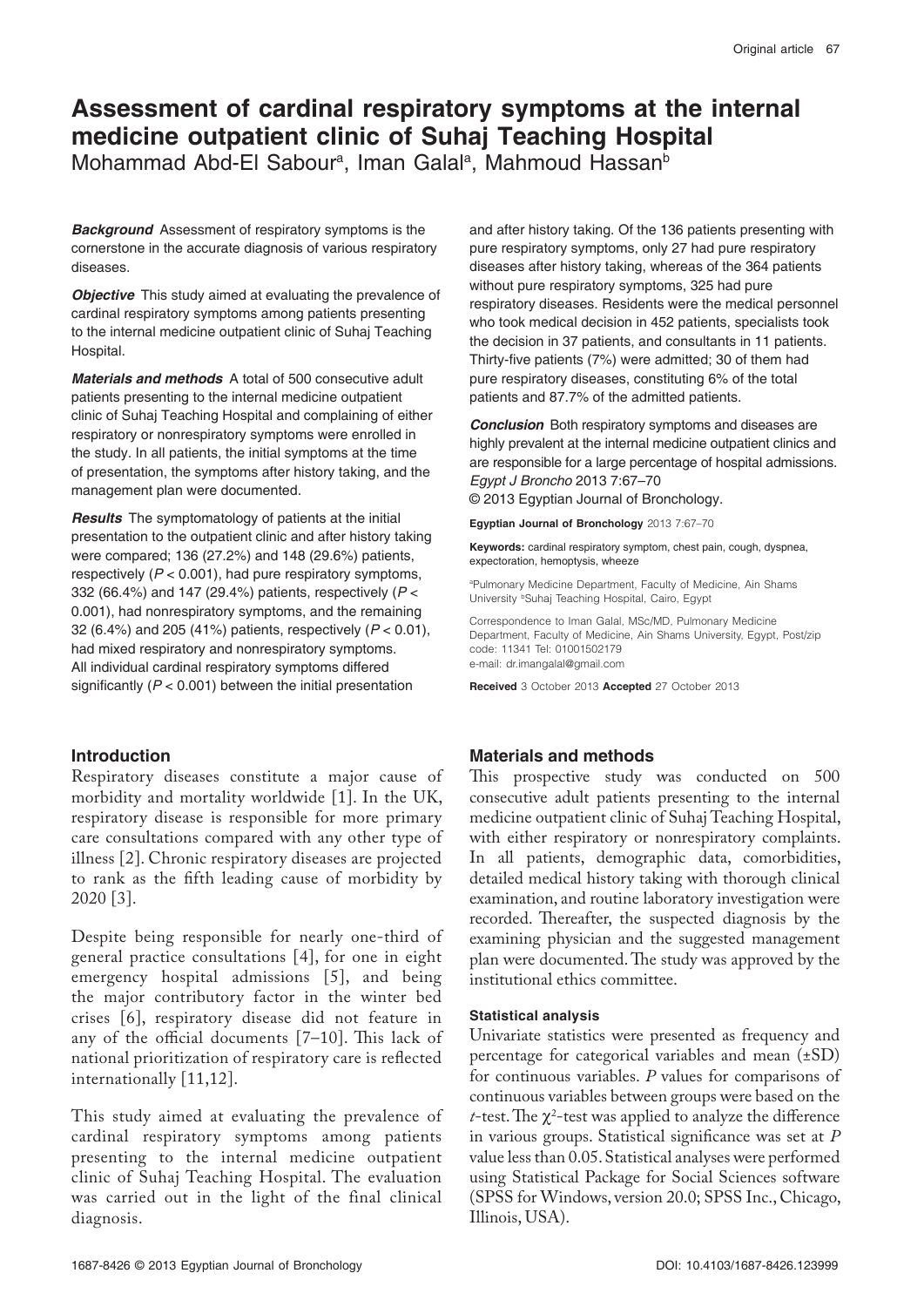## **Results**

The study enrolled a total of 500 patients; the mean  $(\pm SD)$  age was 42.96 ( $\pm 16.78$  SD) years with a range of 16–90 years, 220 (44%) were male patients and 280 (56%) were female patients. Descriptive data of the included patients, type of physicians, and management are displayed in Table 1. Symptomatology were compared among the 500 included patients at the initial presentation to the outpatient clinic and after history taking; 136 (27.2%) and 148 (29.6%) patients, respectively  $(P < 0.001)$ , had pure respiratory symptoms, 332 (66.4%) and 147 (29.4%) patients, respectively (*P* < 0.001), had nonrespiratory symptoms, and the remaining 32 (6.4%) and 205 (41%) patients, respectively (*P* < 0.01), had mixed respiratory and nonrespiratory symptoms (Fig. 1). Individual cardinal respiratory symptoms at the initial presentation

#### **Figure 1**



Comparison between symptoms at the initial presentation and after history taking.

#### **Table 1 Demographics and characteristics of the patients, physicians, and management**

| $42.96 \pm 16.78$ (16-90) |
|---------------------------|
| 44/56                     |
|                           |
| 72.2                      |
| 18                        |
| 9.8                       |
|                           |
| 6.2                       |
| 9.8                       |
| 18.4                      |
| 11                        |
| 54.6                      |
|                           |
| 90.4                      |
| 7.4                       |
| 2.2                       |
|                           |
| 76.4                      |
| 7                         |
| 16.6                      |
|                           |

a Data in parentheses represent range.

to the outpatient clinic and after history taking were compared; all individual symptoms differed significantly  $(P < 0.001)$  (Table 2 and Fig. 2). Of the 136 patients presenting with pure respiratory symptoms, 27 patients were found to have pure respiratory diseases after history taking, whereas the remaining 109 patients did not have pure respiratory diseases after history taking. Of the 364 patients presenting without pure respiratory symptoms, 325 patients proved to have pure respiratory diseases, whereas the remaining 39 patients did not have pure respiratory diseases (Table 3). The distribution of management among the examining physicians is shown in Table 4; residents were the medical personnel who took the medical decision in 452 patients, specialists took the medical decision in 37 patients, and consultants were

|--|--|



Comparison between cardinal respiratory symptoms at the initial presentation and after history taking.

| Table 2 Comparison between cardinal respiratory symptoms |
|----------------------------------------------------------|
| at the initial presentation and after history taking     |

| Symptoms      | Initial      | After history | $\chi^2$ | P       |
|---------------|--------------|---------------|----------|---------|
|               | presentation |               |          |         |
| Cough         | 76           | 239           | 97.88    | < 0.001 |
| Expectoration | 20           | 205           | 26.76    | < 0.001 |
| Hemoptysis    | 3            | 7             | 212.56   | < 0.001 |
| Dyspnea       | 68           | 243           | 73.98    | < 0.001 |
| Wheeze        | 7            | 127           | 13.63    | < 0.001 |
| Chest pain    | 35           | 89            | 129.23   | < 0.001 |

**Table 3 Pure respiratory complaints at the initial presentation versus pure respiratory diseases after history taking**

|                                                            | Pure respiratory diseases<br>after history taking |     |       |
|------------------------------------------------------------|---------------------------------------------------|-----|-------|
|                                                            | No                                                | Yes | Total |
| Pure respiratory complaints<br>at the initial presentation |                                                   |     |       |
| No                                                         | 325                                               | 39  | 364   |
| Yes                                                        | 27                                                | 109 | 136   |
| Total                                                      | 352                                               | 148 | 500   |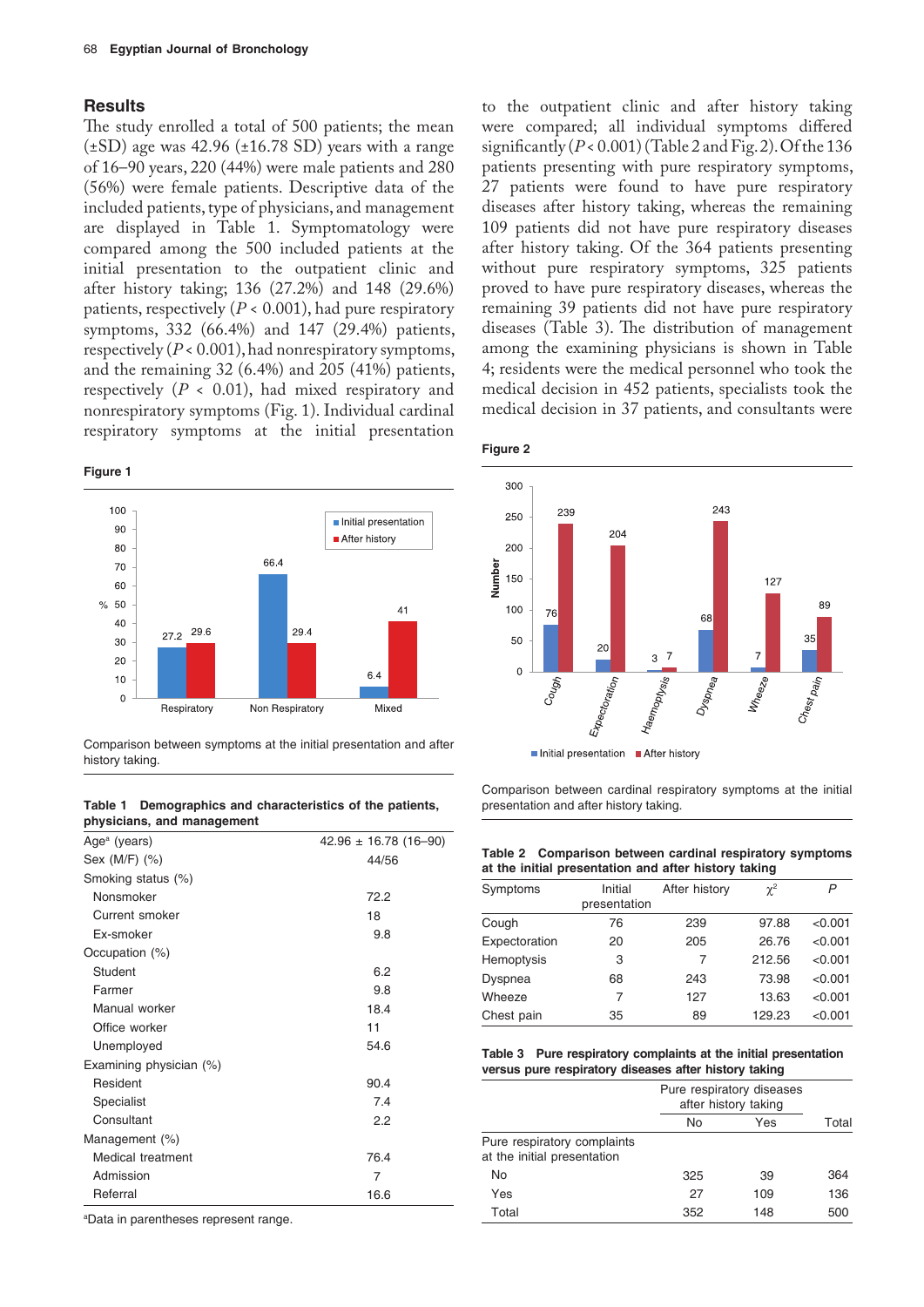**Table 4 Distribution of management among the examining physicians**

|                                             | Medical personnel<br>taking the decision |    |                                      |     |                    |  |
|---------------------------------------------|------------------------------------------|----|--------------------------------------|-----|--------------------|--|
|                                             |                                          |    | Resident Specialist Consultant Total |     | $\chi^2$           |  |
| Types of management<br>Medical<br>treatment | 369                                      |    | 6                                    | 382 |                    |  |
| Admission                                   | 11                                       | 22 | 2                                    | 35  | $180.64 \le 0.001$ |  |
| Referral                                    | 72                                       | 8  | 3                                    | 83  |                    |  |
| Total                                       | 452                                      | 37 | 11                                   | 500 |                    |  |

in charge of the medical decision in the remaining 11 patients.

# **Discussion**

Internationally, respiratory conditions account for eight of the top 10 diagnoses encountered in this setting (including upper respiratory tract infection, tonsillitis, otitis media, pneumonia, acute bronchitis, asthma, and influenza). Among adults, nine of the top 25 diagnoses are also respiratory problems (upper respiratory tract infection, acute bronchitis, influenza, pneumonia, tonsillitis, tuberculosis, asthma, otitis media, and sinusitis) [13]. Cardinal respiratory symptoms include cough, expectoration, hemoptysis, dyspnea, wheeze, and chest pain. These symptoms share high prevalence; about one of the six medical complaints is respiratory complaint. This study has the advantage of focusing on the prevalence of cardinal respiratory symptoms in our community to evaluate the problem of respiratory diseases in Egypt for achieving progression in Egyptian respiratory health services. To our knowledge, previous studies were only concerned with the prevalence of respiratory diseases rather than respiratory symptoms. The choice of the internal medicine outpatient clinic in this study was made to evaluate the prevalence of cardinal respiratory symptoms among patients presenting either because of the cardinal respiratory or nonrespiratory complaints, being unaware of or underestimating their respiratory symptoms. Upon assessing the patients after medical history taking, respiratory symptoms were found to be more prevalent than what was expected. When the frequency of individual respiratory complaints was analyzed at the time of initial presentation and after history taking, all cardinal respiratory symptoms increased significantly after history taking, suggesting lack of community awareness with respect to respiratory complaints. In order of frequency, cough and dyspnea represented the commonest respiratory complaints, being significantly more frequent after history taking when compared with the initial presentation. It is not surprising to know that breathing discomfort is a common symptom experienced by patients and can be quite distressing. As for cough, it represents the

most frequent symptom for which patients visit clinic or hospital worldwide [14], and studies using the International Classification of Primary Care [15] have confirmed that cough is the commonest complaint in primary care and is the single most common symptom for which patients worldwide seek medical attention, with an estimated 84 million consultations in the USA in only 1 year [16]. Furthermore, questionnaire surveys have estimated the prevalence of cough to be as high as 9–33% [17]. The significant increase in these symptoms after history taking is attributable to the assumption that many patients neglect to seek medical advice when complaining from cough or expectoration unless it is associated with more-agonizing complaints. Furthermore, some of the included patients were current smokers who usually consider cough and expectoration as expected usual daily events associated with smoking, which does not necessitate medical consultation. Hemoptysis is a common complaint in the emergency populations, with mortality rates approaching 80% [18]. The alarming nature of this symptom can explain the narrow range between its frequency at the initial presentation and after history taking. Only seven patients in this study presented with chest wheeze at the initial presentation, but after history taking 127 patients were found to have this symptom. The significant increase in wheeze after history taking is assumed to be because of the usual association between wheeze and other more-agonizing respiratory symptoms to which patients are much more concerned with. Chest pain is the chief complaint in about 1–2% of outpatient visits [19]. In our study, 7% of patients presented initially with chest pain, which increased after history taking to 17.8%.

In this study, of the 500 patients enrolled, 35 patients (7%) were admitted; 30 of them had pure respiratory diseases, constituting 6% of the total patients in this study and 87.7% of the admitted patients, reflecting the large contribution of respiratory diseases for hospital admission. Respiratory diseases account for 6.5% of all hospital admissions worldwide.

The residents of the internal medicine at outpatient clinic were the chief controller responsible for the medical management, as they managed 452 patients (90.4%); specialists played the role only in 37 patients (7.4%), whereas consultants were responsible for the decision making only in 11 patients (2.2%). Finally, the decreased participation of both specialists and consultants reflects the combination of lack of interest concerning the respiratory diseases in our health services and lack of awareness of both respiratory diseases and symptoms among health service providers and patients. Other major factors are low salaries, absence of surveillance, and worse mapping for health services.